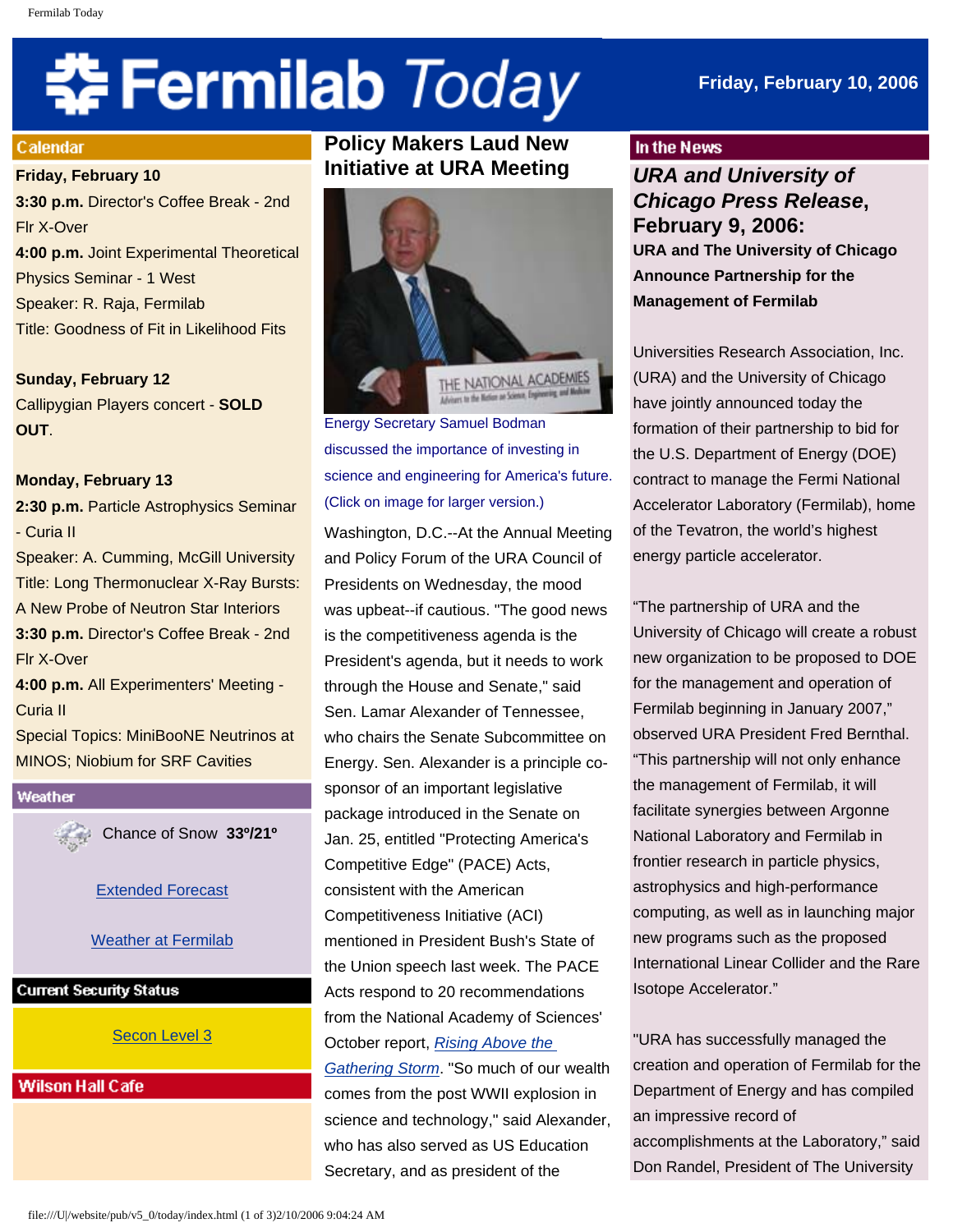Fermilab Today

# **Friday, February 10**

- Beef Pepper Pot - Buffalo Chicken Wings - Cajun Breaded Catfish - Sweet & Sour Pork over Rice - Honey Mustard Ham & Swiss Panini - Double Stuffed Pizza - Carved Turkey

# **[Upcoming Menu](http://lss.fnal.gov/cafe)**

# **Chez Leon**

**Wednesday, February 15 Lunch** -Catfish w/Course Mustard -Roasted Corn & Red Pepper -Spicy Tomato Rice -Pecan Pie

# **Thursday, February 16 Valentine's Day Dinner**

-Red Pepper Souffle w/Julienne of **Zucchini** -Lobster Medallions w/Champagne Butter Sauce -Green Beans w/Dill -Lemon Grass Rice -Chocolate Hearts w/Raspberry Sauce

# [Chez Leon Menu](http://lss.fnal.gov/chezleon/index.html)

Call x4512 to make your reservation.

# **Search**

**Search the Fermilab Today Archive**

search

**Info** 

University of Tennessee. "It's a progrowth policy."

John Marburger, Assistant to the President for Science and Technology, provided a summary of the impact of the ACI on the budget requests for FY07. "I came because I wanted to personally show you the numbers going up for the Office of Science," said Marburger, a former director of Brookhaven Lab. "The curves are rising because a lot of you came together to produce a series of reports." Marburger acknowledged the leadership of Norman Augustine, retired chairman and CEO of Lockheed Martin and chair of the NAS panel that issued the gathering storm report, which influenced the ACI.

# **[Read More](http://www.fnal.gov/pub/today/URACouncil.html)**

*—Siri Steiner*

# **ILC NewsLine**

# **TRIUMF Kicker Group Experiments with 6 Nanosecond Pulses**

The rise and fall times of the pulses in the injection kickers influence the minimum circumference of the damping rings in the International Linear Collider.

The Baseline **Configuration Document** features 6 km rings which will require pulsers to feed 50 ohm stripline kickers. The 5 kV (kilovolt) pulses must have 6 ns (nanosecond) rise and fall times, and a total



Prototype PSI kicker stack adapted for ILC kicker "proof of principle" test bed.

of Chicago. "Our partnership will combine URA's strength in broad national and international institutional representation with the University's depth of expertise and infrastructure for the management of large academic, medical, and research enterprises, including Argonne. The University also brings to the partnership its strong ties to the Chicago region and the State of Illinois." **[Read More](http://www-news.uchicago.edu/releases/06/060209.fermilab.shtml)**

# **Announcements**

#### **URA Scholarship Application**

Every year, the University Research Association awards scholarships to children of regular, full-time Fermilab employees with high SAT scores. Applications are available [online](http://lss.fnal.gov/section/URAscholarship.html) now through March 1. Questions about the program may be directed to Jeanelle Smith at x4367.

# **Brian Greene to Speak at Elmhurst College**

Brian Greene, a world-renowned physicist and finalist for the Pulitzer Prize, will speak at Elmhurst College on Sunday, March 5, at 7:00 p.m. in Hammerschmidt Memorial Chapel. The author of two best-selling books, Dr. Greene will explore three key events in modern physics and what they teach us about breakthrough thinking in any area of life. The lecture is free. Learn more at (630) 617-6100 or visit the [website.](file:///U|/website/pub/v5_0/today/www.elmhurst.edu/calendar)

#### **Family Open House**

This year's Education Office Family Open House will take place on Sunday, Feb. 19, from noon to 5:00 p.m. Call Nancy Lanning at 630-840-5588 or go to the [Fermilab Family Open House Web page](http://www-ed.fnal.gov/ffse/openhouse.html) to register.